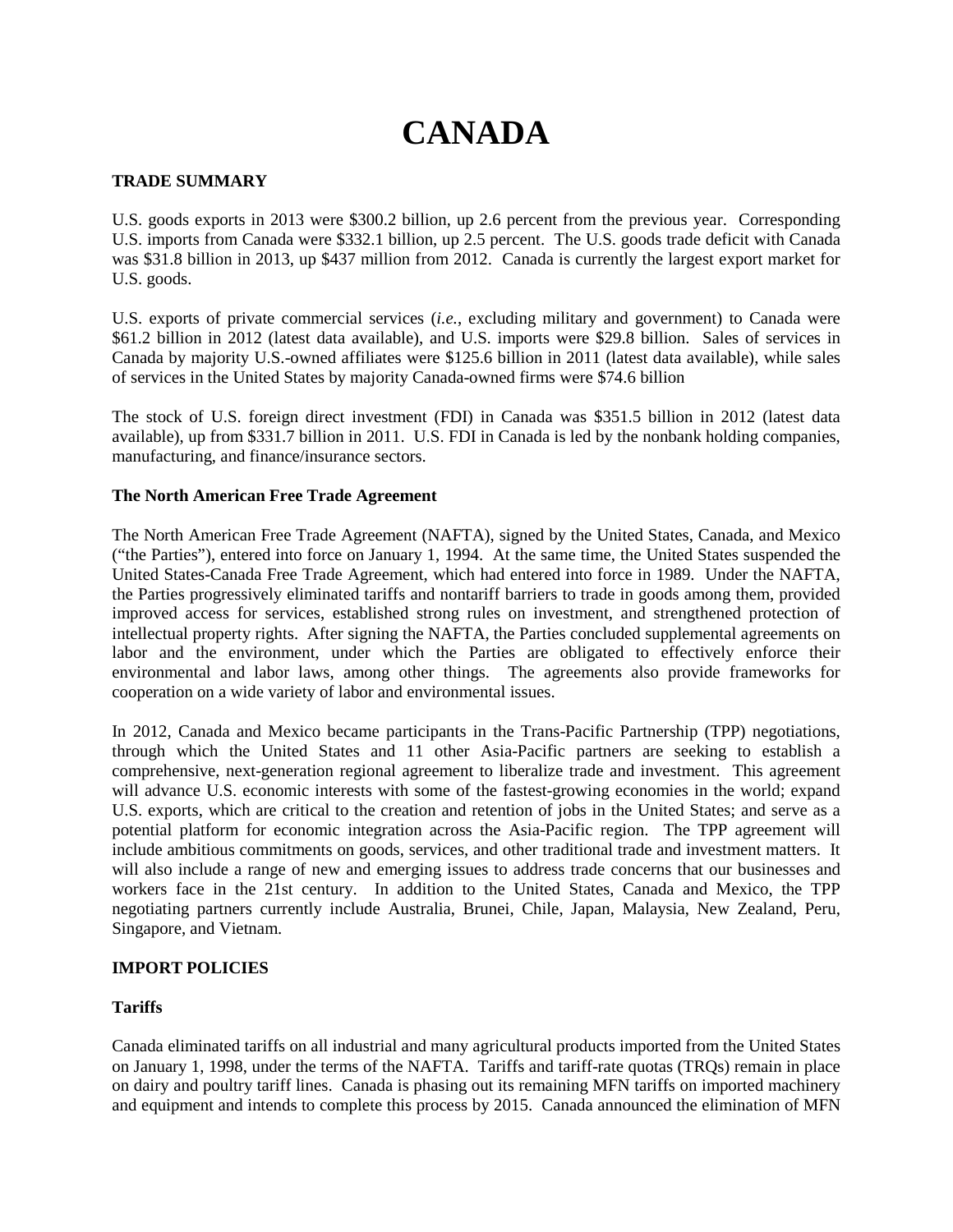tariffs on baby clothing and athletic equipment (valued at CAD \$76 million annually) in its 2013 federal budget.

# **Agricultural Supply Management**

Canada uses supply-management systems to regulate its dairy, chicken, turkey, and egg industries. Canada's supply-management regime involves production quotas, producer marketing boards to regulate price and supply, and TRQs. Canada's supply management regime severely limits the ability of U.S. producers to increase exports to Canada above TRQ levels and inflates the prices Canadians pay for dairy and poultry products. Under the current system, U.S. imports above quota levels are subject to prohibitively high tariffs (*e.g.*, 245 percent for cheese, 298 percent for butter). The United States continues to press for the elimination of all remaining tariffs and TRQs.

The United States remains concerned about additional Canadian actions that limit the access of U.S. exporters to the Canadian dairy market. First, Canada changed the way in which it applies import duties to certain commercial "food preparations" that contain cheese. For these particular food preparations, rather than classifying the product under a single tariff heading as was done previously, Canada now requires the components of the food preparation to be classified separately. As a result, the cheese components of these food preparations are now subject to prohibitively high tariff rates. In particular, U.S. exports of a particular pizza topping product will experience much higher duties as a result of the change. Canada's actions implementing this change were taken without any consultations with affected trading partners or opportunity for public comment. The United States has asked questions and raised concerns about this change at the WTO Committee on Agriculture and the U.S. – Canada Consultative Committee on Agriculture.

Second, Canada's compositional standards for cheese, which entered into force on December 14, 2008, further restrict access of certain U.S. dairy products to the Canadian dairy market. These regulations limit the ingredients that can be used in cheese making, require use of a minimum percentage of fluid milk in the cheese-making process, and make cheese importers more accountable for ensuring that the imported product is in full compliance. The compositional standards also apply to cheese that is listed as an ingredient in processed food.

## **Geographical Indications**

On October 18, 2013, Canada and the European Union (EU) announced an agreement-in- principle on the Canada-EU Comprehensive Economic and Trade Agreement (CETA) after more than four years of negotiation. Although the Canadian government and the European Commission have not released the text of the agreement, the details contained in government summaries and fact sheets have raised serious concerns with respect to access for current and future U.S. agricultural and foodstuff producers. For example, the Canadian government has agreed to the EU's request to automatically protect 179 food and beverage terms without providing for due process safeguards, such as the possibility of refusal of applications or objection by third parties. Also, while the agreement appears to provide limited safeguards for the use of generic terms with respect to a short list of specific terms for existing producers, concerns remain about the right for future producers to use those terms and for producers to use generic terms with respect to other products. In addition, the U.S. Government continues to examine the effect the agreement will have on the use of individual components of compound terms in trademarks, the use of translations in trademarks, and prior rights of existing trademark owners.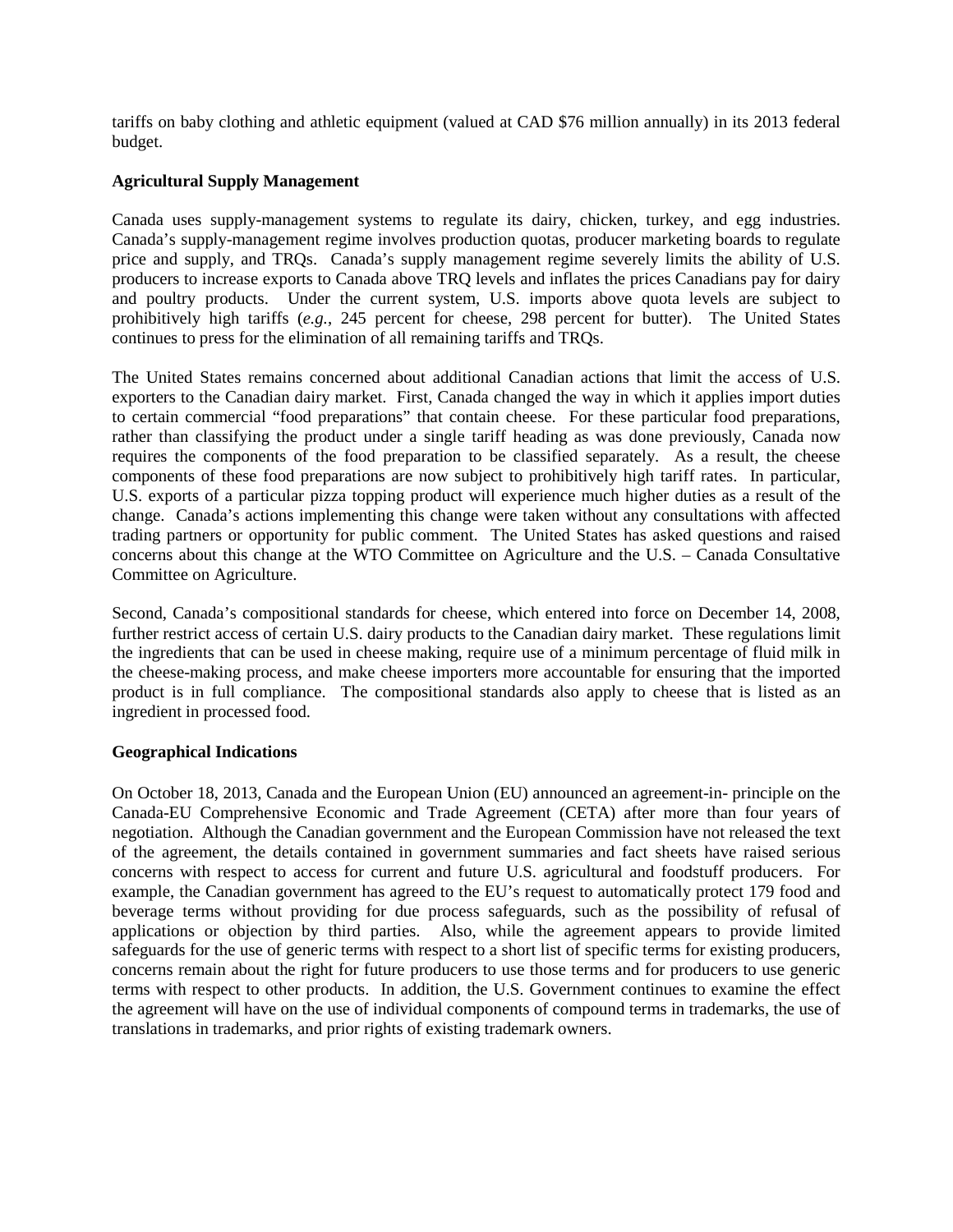#### **The Canadian Wheat Board**

The United States has had longstanding concerns about the monopolistic marketing practices of the Canadian Wheat Board. Canada passed the Marketing Freedom for Grain Farmers Act in 2011 to transition the Canadian Wheat Board from a crown corporation to a commercial entity over a five-year period. The legislation allowed Western Canadian farmers to sell wheat on the open market beginning on August 1, 2012. Several not-for-profit associations from both the United States and Canada created a task force in order to provide information to facilitate the marketing of grain and seed between the United States and Canada. The United States welcomes the progress made to date to transition the Canadian Wheat Board to a commercial entity.

## **Restrictions on U.S. Grain Exports**

U.S. origin wheat and barley are not eligible to receive Canadian statutory grades, other than the lowest official statutory grade in the particular class (for example, feed-grade wheat or #5 Amber Durum). Regulations promulgated under the Canada Grain Act require that for wheat and barley to be eligible to receive statutory grades, the variety must be registered for use in Canada and grown in Canada. As a result, while U.S.-grown varieties of wheat and barley can be brought into Canada and sold at a fair price based on contract-based specifications, they must be segregated from Canadian varieties that are eligible for grading under Canada's grain handling system. Canadian wheat and barley exporters do not face such a two-tiered grain handling system in the United States that distinguishes between domestic and imported wheat. U.S. members of the task force described above would like to have a working group established to review issues concerning varietal declarations as well as the lack of access to Canada's grading system for foreign-grown grains.

## **Restrictions on U.S. Seeds Exports**

Canada's Seeds Act prohibits the sale, advertising, or importation into Canada of seed varieties that are not registered in the prescribed manner. In order to apply for seed varietal registration, the applicant must reside permanently in Canada. In addition, once registered, the seed variety must be grown in Canada in order to avail the resulting crop of any benefits under the Canada Grain Act's grain grading and inspection system (described above). This operates as a trade barrier to the many U.S. seeds (*e.g.,* wheat, barely, etc.) that are not varieties registered in Canada. In 2013, the Canadian government has presented an options paper seeking guidance from industry on how to modernize and streamline the crop variety registration system. Among the options being considered is to remove the oversight role of Canada's federal government in varietal registration.

## **Personal Duty Exemption**

On June 1, 2012, Canada increased the cross-border shopping limit for tax-free imports of goods purchased in the United States. Canadians who spend more than 24 hours outside of Canada can now bring back CAD \$200 worth of goods duty free (the previous limit was CAD \$50). Canada raised the duty-free limit for trips over 48 hours to CAD \$800, an increase from a CAD \$400 limit for stays of up to one week and a CAD \$750 limit for stays longer than 7 days. However, Canada continues to provide no duty-exemption for returning residents who have been out of Canada for fewer than 24 hours. The United States provides similar treatment for its returning travelers who spend more than 24 hours outside of the country, but unlike Canada, also allows up to \$200 of duty-free goods after visits of less than 24 hours.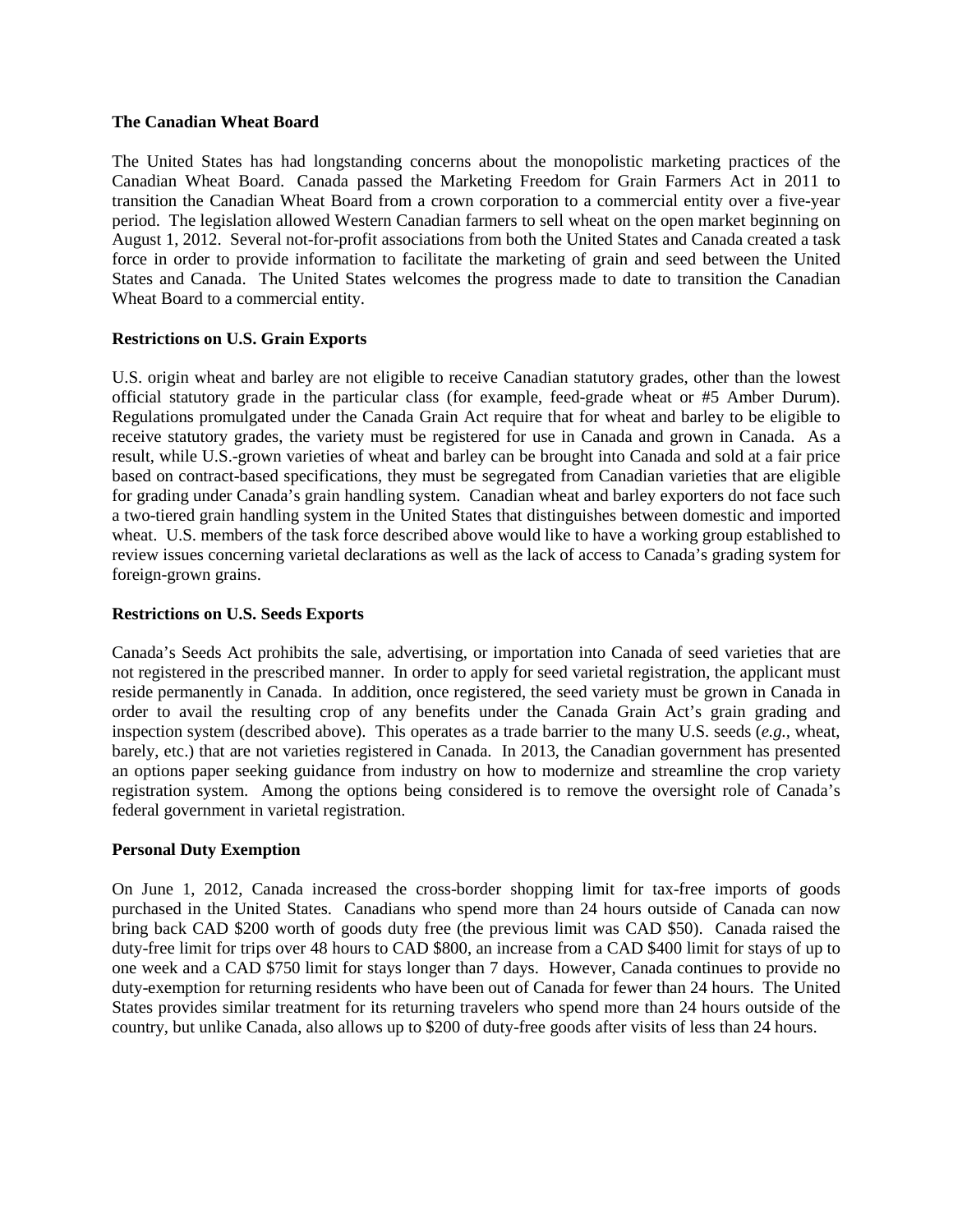#### **Wine, Beer and Spirits**

Most Canadian provinces restrict the sale of wine, beer and spirits through province-run liquor control boards. Market access barriers in those provinces greatly hamper exports of U.S. wine, beer and spirits to Canada. These barriers include cost-of-service mark-ups, restrictions on listings (products which the liquor board will sell), reference prices (either maximum prices the liquor board is willing to pay or prices below which imported products may not be sold in order to avoid undercutting domestic prices), labeling requirements, discounting policies (requirements that suppliers offer rebates or reduce their prices to meet sales targets), distribution, and warehousing policies. Moreover, while Canada increased its personal duty exemption limit in June 2012, Canadian tourists still face high provincial taxes on personal imports of U.S. wines and spirits upon their return to Canada from the United States. This inhibits their purchases of U.S. alcoholic beverages.

## **Softwood Lumber**

On September 30, 2013, the United States and Canada agreed to jointly initiate arbitration under the Softwood Lumber Agreement between the Government of the United States and the Government of Canada (SLA) to resolve a disagreement over the implementation of a prior SLA arbitration award (LCIA No. 81010). The award requires Canada to apply additional export charges on shipments of softwood lumber from Quebec and Ontario to remedy breaches of the SLA concerning certain forestry programs in those provinces. The additional export charges were designed to collect \$58.85 million over the term of the SLA, which was set to expire on October 12, 2013 when the award was issued. In January 2012, the United States and Canada extended the SLA until October 12, 2015. Canada has applied the additional export charges since March 2011, but had not collected \$58.85 million as of October 12, 2013. The United States and Canada have reconvened the original tribunal to determine whether the award requires Canada to continue to apply the additional export charges until \$58.85million is collected while the SLA remains in effect.

## **DOMESTIC SUPPORT MEASURES**

#### **Aerospace Sector Support**

Canada released a comprehensive review of its aerospace and space programs in November 2012. The review offered 17 recommendations intended to strengthen the competitiveness of Canada's aerospace and space industries and guide future government involvement in both sectors. Recommendations called on the Canadian government to create a program to support large-scale aerospace technology demonstration, co-fund a Canada-wide initiative to facilitate communication among aerospace companies and the academic community, implement a full cost-recovery model for aircraft safety certification, support aerospace worker training, and co-fund aerospace training infrastructure.

The review also recommended that the Canadian government continue funding the Strategic Aerospace and Defense Initiative (SADI). The SADI provides repayable support for strategic industrial research and pre-competitive development projects in the aerospace, defense, space, and security industries, and has authorized over \$900 million to fund 27 advanced research and development (R&D) projects since its establishment in 2007. To date, SADI has disbursed \$621 million.

The Canadian federal government and the Quebec provincial government announced aid to the Bombardier aircraft company in 2008 not to exceed CAD \$350 million (federal) and CAD \$118 million (provincial) to support research and development related to the launch of the new class of Bombardier CSeries commercial aircraft. According to the Public Accounts of Canada, the federal government has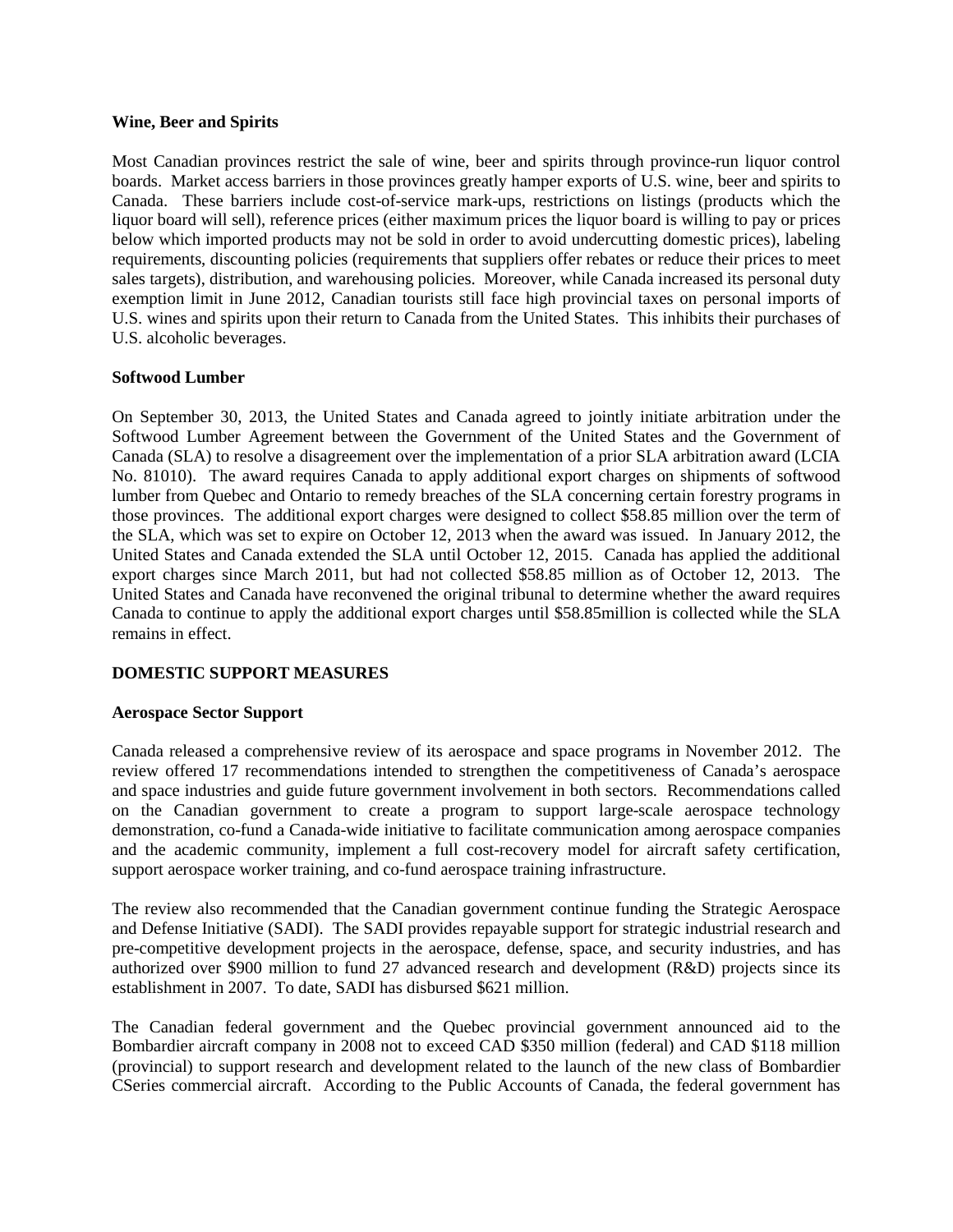disbursed CAD \$269 million dollars to Bombardier from April 2008 through March 2012. The United States will continue to monitor carefully any government financing of the CSeries aircraft.

While Parties to the February 2011 OECD Sector Understanding on Export Credits for Civil Aircraft implement the revised agreement, the United States also has expressed concern over the possible use of Export Development Canada (EDC) export credit financing to support commercial sales of Bombardier CSeries aircraft in the U.S. market.

Canada committed approximately \$3.25 million per year from 2009 to 2013 to support the Green Aviation and Research and Development Network and provides additional funding to the National Research Council's Industrial Research Assistance Program to support R&D in Canada's aerospace sector.

## **Ontario Feed-In Tariff Program**

In December 2012, a WTO panel found that Canada breached its obligations under the General Agreement on Tariffs and Trade 1994 (GATT 1994) and the Agreement on Trade Related Investment Measures (TRIMS), due to particular local-content requirements in Ontario's Green Energy and Green Economy Act of 2009 (Green Economy Act) that treat imported equipment and components less favorably than domestic products (see Canada – Certain Measures Affecting the Renewable Energy Generation Sector (WT/DS412) and Canada – Measures Relating to the Feed-In Tariff (FIT) Program (WT/DS426)). Canada appealed the panel reports in both disputes to the WTO Appellate Body. The Appellate Body issued its report on May 6, 2013, and found that the FIT program is inconsistent with GATT 1994 Article III:4 and Article 2.1 of the TRIMS Agreement. Ontario's Minister of Energy issued a directive to the Ontario Power Authority (OPA) in August 2013, instructing the OPA to reduce domestic content requirements for new FIT programs as an interim step to comply with the WTO's ruling. The Ontario government also announced in June 2013 that large renewable projects (projects over 500 Kilowatts) will be removed from the FIT program and procured under a new competitive process going forward.

A Texas-based renewable energy firm initiated an investor-state claim under NAFTA Chapter 11 against Canada in July 2011, claiming the Green Economy Act violates Canada's obligations under the NAFTA to provide investors with fair and equitable treatment.

## **GOVERNMENT PROCUREMENT**

Canada is a signatory to three international agreements relating to government procurement (the WTO Agreement on Government Procurement (GPA), the NAFTA, and the 2010 United States-Canada Agreement on Government Procurement). Canada ratified the modernized WTO GPA on December 3, 2013, and that agreement is expected to enter into force in April 2014. The current agreements provide U.S. businesses with access to procurement conducted by most Canadian federal departments and a large number of provincial entities. However, U.S. suppliers have access under these trade agreements to procurement of only seven of Canada's Crown Corporations. Crown Corporations are government organizations that operate following a private sector model, but generally have both commercial and public policy objectives. Canada currently has more than 40 Crown Corporations.

## **INTELLECTUAL PROPERTY RIGHTS PROTECTION**

Protection and enforcement of intellectual property rights is a continuing priority in bilateral trade relations with Canada. After placing Canada on the Special 301 Priority Watch List since 2009, the U.S. Government moved Canada to the Watch List in 2012 in light of steps taken to improve copyright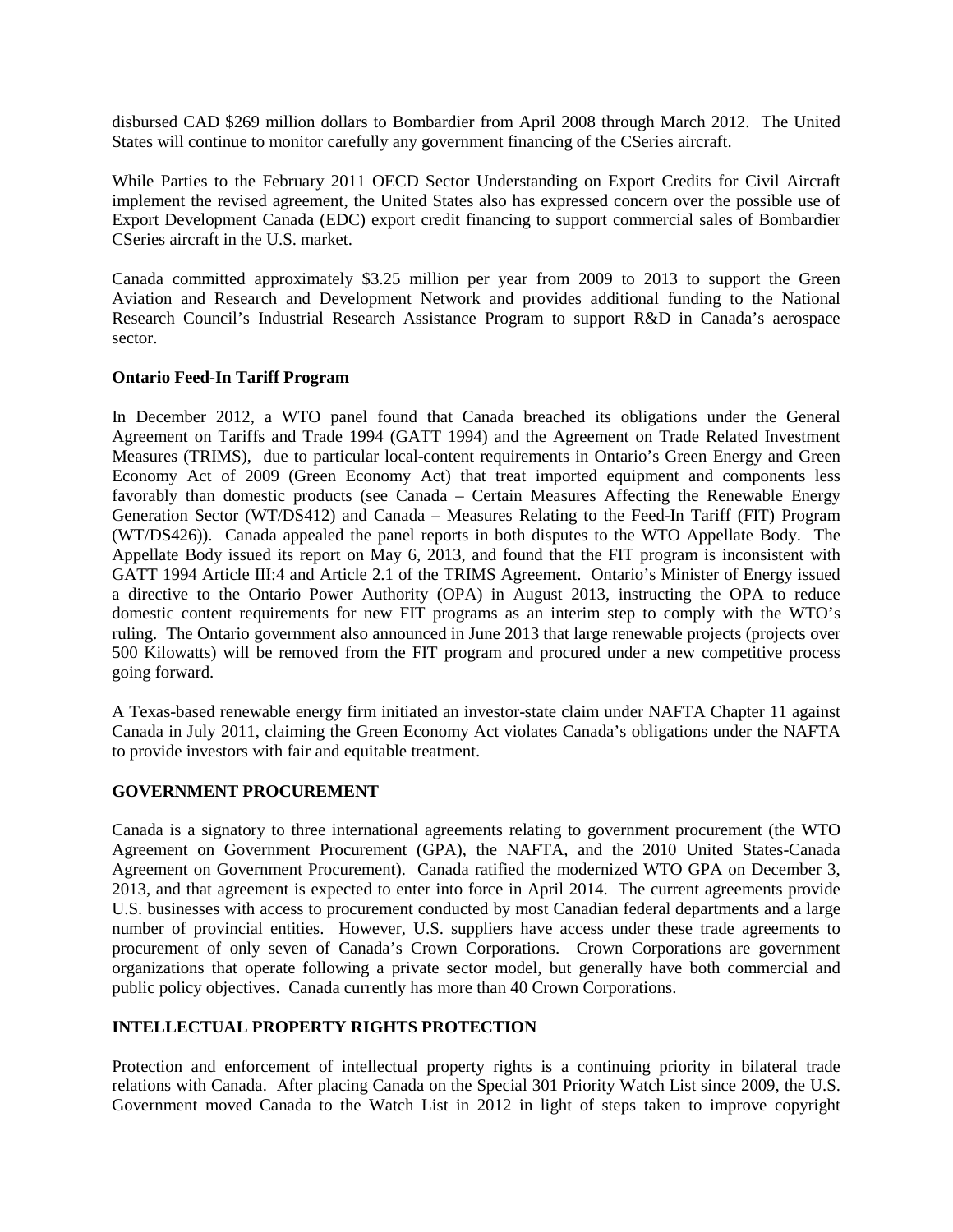protection through the Copyright Modernization Act. The Act will come into force following additional legislative procedures and regulatory action, and the U.S. Government continues to urge Canada to implement the law as quickly as possible. With respect to pharmaceuticals, the United States continues to have serious concerns about the impact of the heightened patent utility requirements that Canadian courts have adopted. On enforcement issues, Canada re-introduced the Combating Counterfeit Products Act in the House of Commons in October 2013. The United States continues to urge the government of Canada to amend this legislation to address the problem of transshipment of counterfeit trademark goods and pirated copyright goods through Canada to the United States.

## **SERVICES BARRIERS**

## **Telecommunications**

Canada maintains a 46.7 percent limit on foreign ownership of certain suppliers of facilities-based telecommunications services, except for submarine cable operations. This is one of the most restrictive regimes among developed countries. Canada also requires that at least 80 percent of the members of the board of directors of facilities-based telecommunications service suppliers be Canadian citizens. As a consequence of these restrictions on foreign ownership, U.S. firms' presence in the Canadian market as wholly U.S.-owned operators is limited to that of a reseller, dependent on Canadian facilities-based operators for critical services and component parts. These restrictions deny foreign providers certain regulatory advantages only available to facilities-based-carriers (*e.g*., access to unbundled network elements and certain bottleneck facilities). This limits those U.S. companies' options for providing high quality end-to-end telecommunications services, since they cannot own or operate their own telecommunications transmission facilities.

Canada amended the Telecommunications Act in June 2012 to rescind foreign ownership restrictions to carriers with less than 10 percent share of the total Canadian telecommunications market. Foreign-owned carriers are permitted to continue operating if their market share grows beyond 10 percent, provided the increase does not result from the acquisition of, or merger with, another Canadian carrier. Canada announced in March 2012 that it would cap the amount of spectrum that all large incumbent companies could purchase in the January 2014 700MHz spectrum auction in an effort to facilitate greater competition in the sector. No foreign entities participated in the auction which resulted in Canada's three large incumbent wireless providers winning 85 percent of the available blocks. Canada has blocked deals it believes would lead to excessive spectrum concentration among market leaders.

## **Canadian Content in Broadcasting**

The Canadian Radio-television and Telecommunications Commission (CRTC) imposes quotas that determine both the minimum Canadian programming expenditure (CPE) and the minimum amount of Canadian programming that licensed Canadian broadcasters must carry (Exhibition Quota). Large English language private broadcaster groups have a CPE obligation equal to 30 percent of the group's gross revenues from their conventional signals, specialty and pay services. The Exhibition Quota for all conventional broadcasters is fixed at 55 percent Canadian programming as part of a group, with a 50 percent requirement from 6 p.m. to midnight.

Specialty services and pay television services that are not part of a large English language private broadcasting group are subject to individual Canadian programming quotas (time or expenditure or both), which vary depending upon their respective license conditions.

For cable television and direct-to-home broadcast services, more than 50 percent of the channels received by subscribers must be Canadian programming services. Non-Canadian channels must be pre-approved ("listed") by the CRTC. Canadian licensees may appeal the listing of a non-Canadian service that is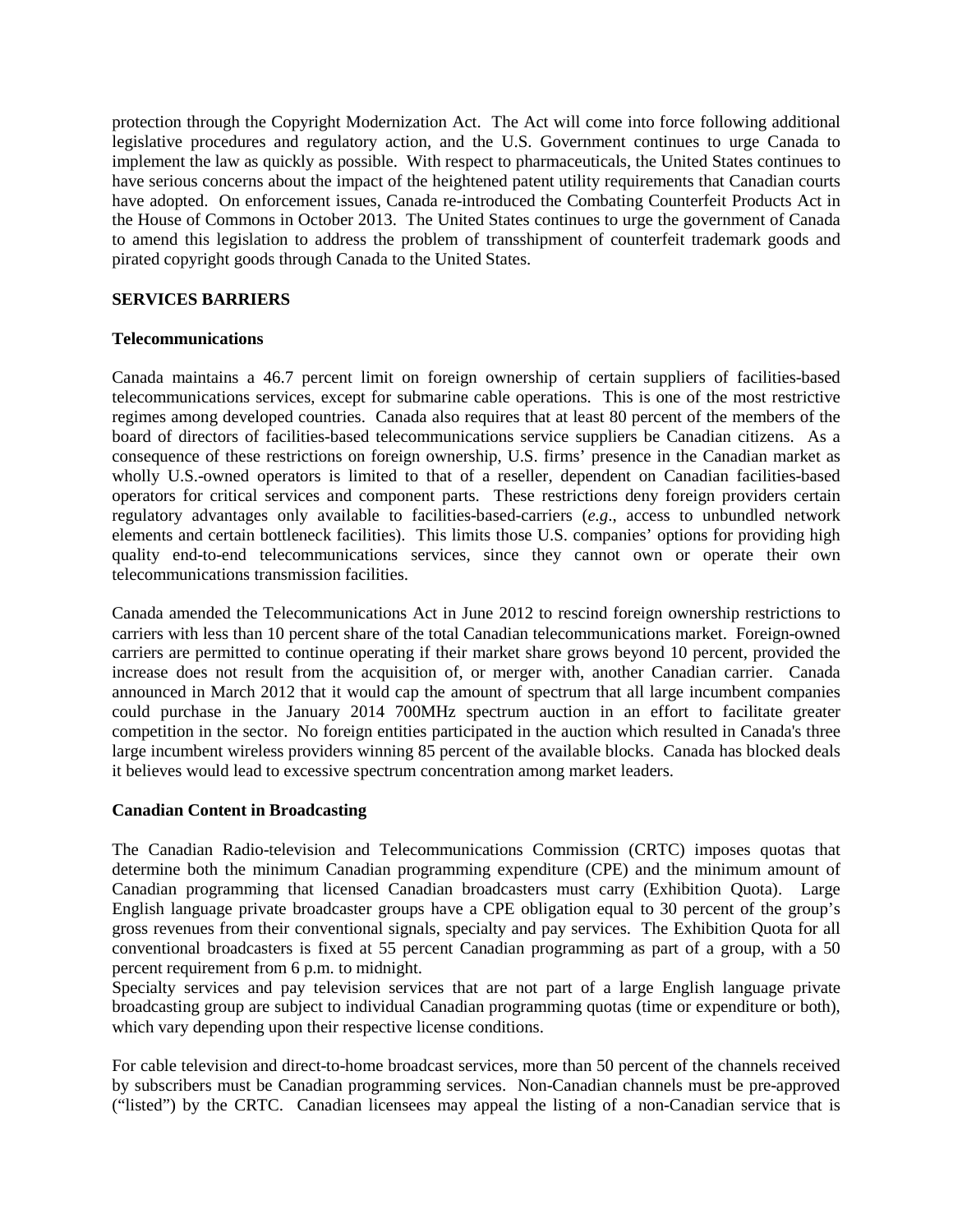thought to compete with a Canadian pay or specialty service. The CRTC will consider removing existing non-Canadian services from the list, or shifting them into a less competitive location on the channel dial, if they change format to compete with a Canadian pay or specialty service.

The CRTC also requires that 35 percent of popular musical selections broadcast on the radio should qualify as "Canadian" under a Canadian government-determined point system.

# **INVESTMENT BARRIERS**

## **General Establishment Restrictions**

The Investment Canada Act (ICA) has regulated foreign investment in Canada since 1985. Foreign investors must notify the government of Canada prior to the direct or indirect acquisition of an existing Canadian business above a particular threshold value. In 2014, the threshold for review of investments/acquisitions by companies from World Trade Organization (WTO) Members was \$354 million. Canada amended the ICA in 2009 to raise the threshold for review to \$1 billion over a four-year period. The new thresholds will come into force once regulations are drafted and published (bids by foreign state owned enterprises (SOEs) will remain subject to the current \$354 million threshold, however). Industry Canada is the government of Canada's reviewing authority for most investments, except for those related to cultural industries, which come under the jurisdiction of the Department of Heritage. Foreign acquisition proposals under government review must demonstrate a "net benefit" to Canada to be approved. The ICA sets a 45 day time limit for the reviews, extendable by an additional 30 days if the investor is notified prior to expiry of the initial 45 day period. Reviews of investments in cultural industries usually require the extended 30 days to complete. Canada added a national security review to the ICA in 2009 that permits the Industry Minister to review investments that could be "injurious to national security." National security reviews can take up to 130 days to complete under existing timelines.

The ICA was amended in June 2012 to allow the Industry Minister to disclose publicly that an investment proposal does not satisfy the net benefit test and publicly explain the reasons for denying the investment so long as the explanation will not do harm to the Canadian business or the foreign investor. Canada blocked a \$38.6 billion hostile takeover by an Australian company in 2010 of Potash Corp. of Saskatchewan as not being of "net benefit" to Canada under the ICA.

Under the ICA, the Industry Minister can make investment approval contingent on meeting certain conditions such as minimum levels of employment and research and development. Since the global economic slowdown in 2009, some foreign investors in Canada have had difficulties meeting these conditions. The June 2012 ICA amendments allow the Industry Minister to accept security payment from investors when found by a court to be in breach of their ICA undertakings. Canada also introduced guidelines that provide foreign investors with the option of a formal mediation process to resolve disputes when the Industry Minister believes a non-Canadian investor has failed to comply with a written undertaking.

On December 7, 2012, Canada issued new rules to supplement its guidelines for investment by foreign SOEs, including the stipulation that future SOE bids to acquire control of a Canadian oil-sands business will be approved on an "exceptional basis only."